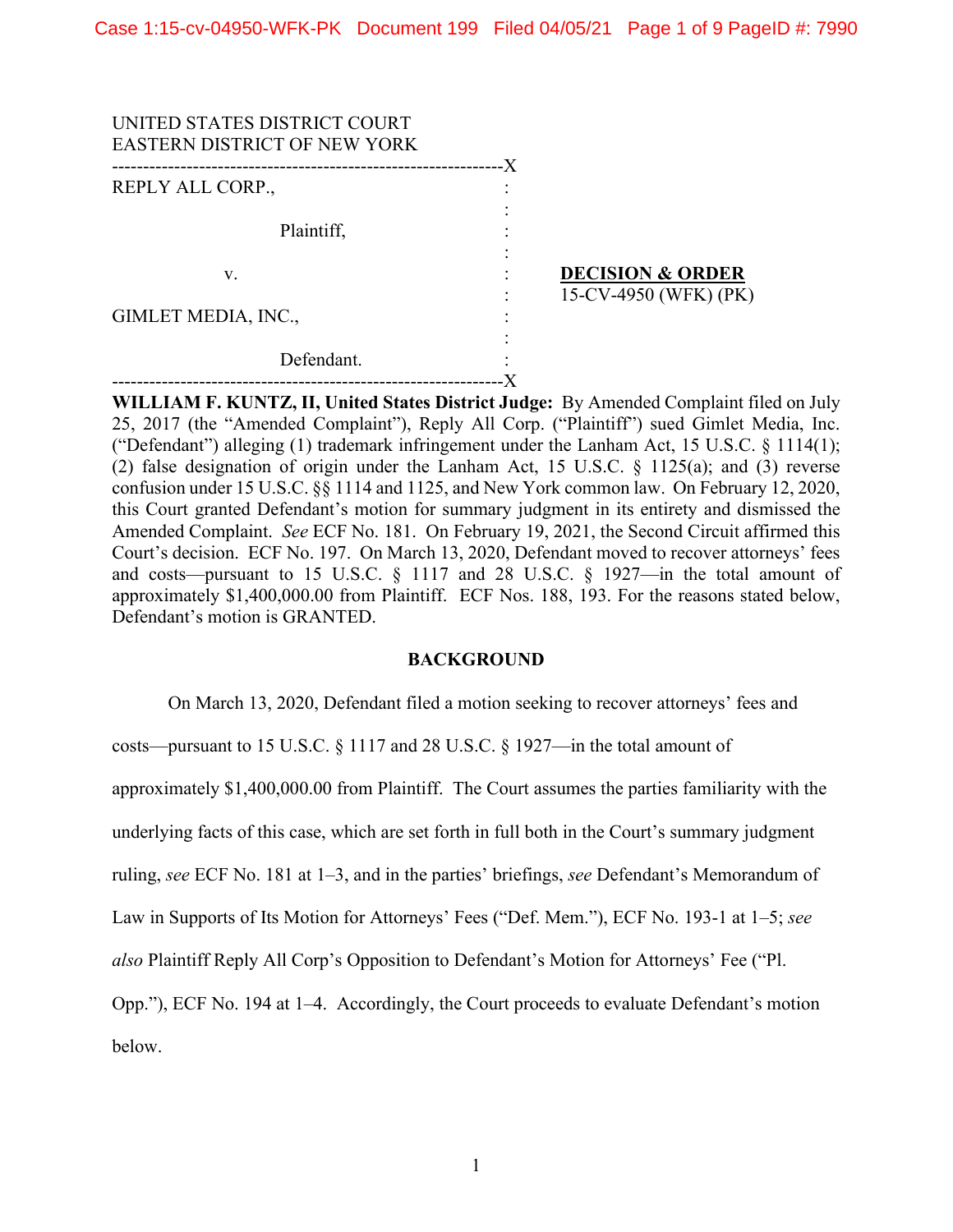#### **DISCUSSION**

## **I. Attorneys' Fees Under the Trademark Statute, 15 U.S.C. § 1117**

Under Section 35(a) of the Lanham Act, 15 U.S.C. § 1117(a), a court "may award reasonable attorney's fees to the prevailing party" in "exceptional cases." "[A]n 'exceptional' case is simply one that stands out from others with respect to the substantive strength of a party's litigating position (considering both the governing law and the facts of the case) or the unreasonable manner in which the case was litigated." *Octane Fitness, LLC v. ICON Health & Fitness, Inc.*, 572 U.S. 545, 554 (2014) (considering the meaning of parallel "exceptional case" provision under the Patent Act, 35 U.S. Code § 285); *see also Sleepy's LLC v. Select Comfort Wholesale Corp.*, 909 F.3d 519, 531 (2d Cir. 2018) (concluding that under the Lanham Act, an exceptional case is one that stands out from others in the manner articulated by *Octane Fitness*). Courts are to "evaluate the totality of the circumstances," looking to "a wide variety of factors, including frivolousness, motivation, objective unreasonableness (both in the factual and legal components of the case) and the need in particular circumstances to advance considerations of compensation and deterrence." *Sleepy's LLC*, 909 F.3d at 530 (internal quotation marks omitted)." Ultimately, a district courts determination of 'exceptionality' depends on "the caseby-case exercise of their discretion, considering the totality of the circumstances." *Octane Fitness, LLC* 572 U.S. at 554.

#### i. Plaintiff's Claim was Frivolous and Objectively Unreasonable

The underlying action was frivolous and objectively unreasonable. "The Second Circuit . . . has defined 'objective unreasonableness' for legal theories as whether the argument is frivolous . . . ." *PaySys Int'l, Inc. v. Atos Se*, 14-CV-10105, 2019 WL 2051812, at \*9 (S.D.N.Y. May 9, 2019) (Cote, J.). "An action is 'frivolous' when either: (1) the factual contentions are

2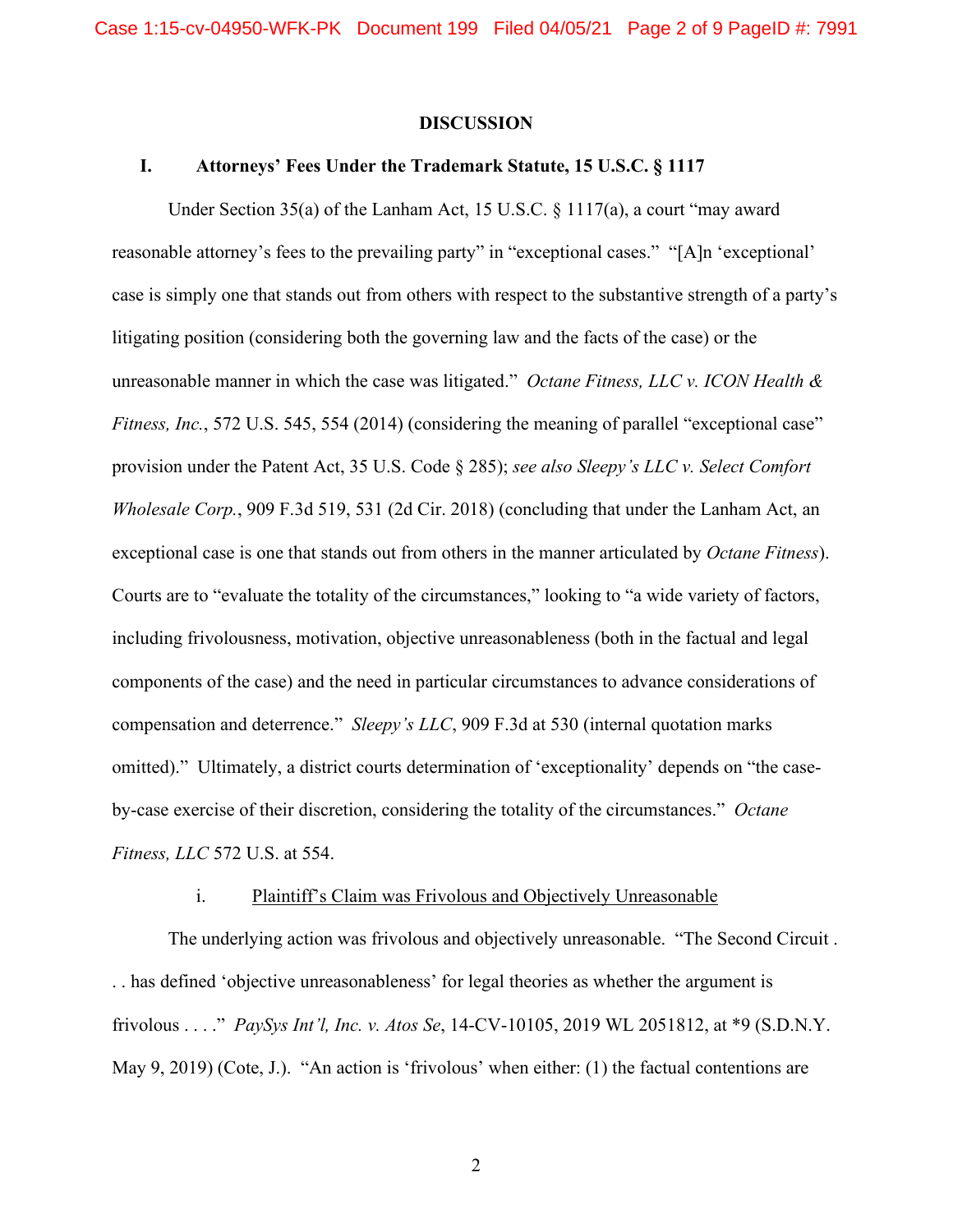clearly baseless, such as when allegations are the product of delusion or fantasy; or (2) the claim is based on an indisputably meritless legal theory." *Livingston v. Adirondack Beverage Co.*, 141 F.3d 434, 437 (2d Cir. 1998) (internal quotation marks omitted).

From the beginning of the underlying litigation, Plaintiff has had a fatally weak claim with no hope for success. As Defendant pointed out in their first filing, "Gimlet Media, provides wholly discrete services under REPLY ALL such that no reasonable consumer would be confused." ECF No. 1, Ex. C. In granting Defendant's motion for summary judgment, this Court agreed, noting that "There is significant competitive distance between Plaintiff's software and the production and monetization of Defendant's podcast business." ECF No. 181 at 10.

In this case, Plaintiff alleged "actual confusion" in the marketplace, pointing to a screenshot from a LinkedIn account of Plaintiff's mark. The screenshot showed no "likes," "comments," or "shares" in the preceding weeks. ECF No. 1 ¶ 29. As this Court noted in its opinion: "Plaintiff's lack of sales, marketing expenditures, and general absence from the marketplace demonstrate a lack of commercial strength." ECF No. 181 at 7 (citations omitted).

Most importantly, Plaintiff never offered any proof of lost sales or damage to its economic value resulting from Gimlet's lawsuit nor showed that consumers were confused about the respective brands. Evidence of actual confusion can "involve purchases or prospective purchasers." *Lang v. Ret. Living Pul'g Co.*, 949 F. 2d 576, 583 (2d Cir. 1991). Here, Plaintiff repeatedly claimed to have produced "dozens of examples of instances of actual confusion . . . where its own customers have confused the two products." ECF No. 92 at 3. However, as the Court later summarized, Plaintiff alleged:

"[E]ight misdirected social media posts, three unsolicited emails praising Defendant's podcast from unidentified individuals, two emails from individuals mistaking Plaintiff and Defendant's podcast in conversation . . . , and one inquiry by a 'potential new customer'

3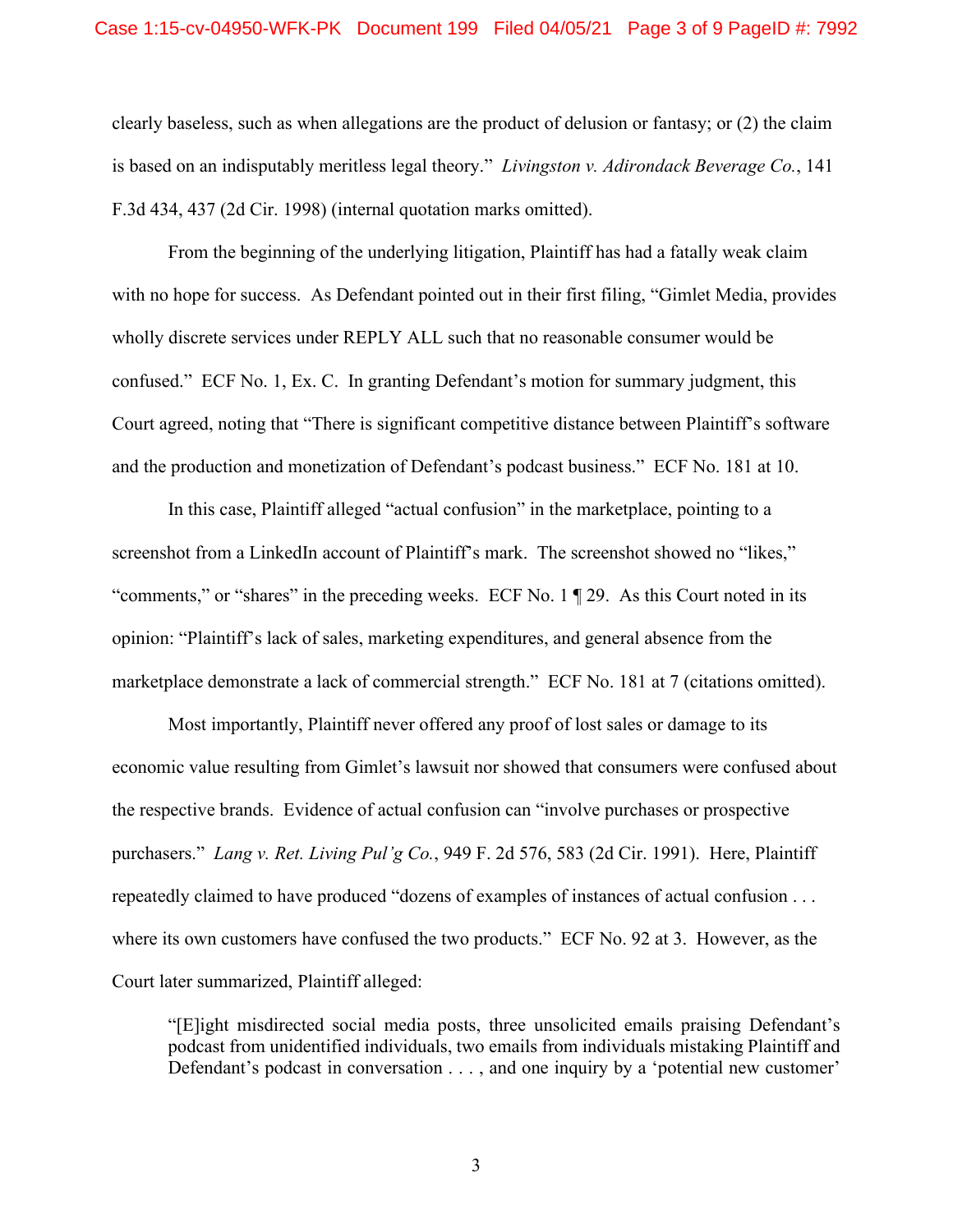of Plaintiff into whether Plaintiff was related to Defendant's podcast . . . . Plaintiff submitted neither evidence of consumer surveys nor any other evidence of lost sales."

ECF No. 191 at 11–12. Plaintiff in fact testified twice that it could not name a single investor or customer lost because of Defendant's behavior. ECF No. 89 Ex. L, 9/13/16 Abramowitz Tr., at 36:10-38:18, 206:22-207:12, 286:25-287:4; Ex. 4, 10/20/17 Abramowitz Tr., at 73:19-74:19. In other words, little to no evidence supported Plaintiff's repeated claims of actual confusion and Plaintiff knew as much throughout the litigation. Because Plaintiff suffered no actual damages, the differences between the parties' brands were clear, and the competitive distance between their enterprises significant, this Court concludes Plaintiff's underlying trademark claims were frivolous and objectively unreasonable.

#### ii. Plaintiff Acted in Bad Faith, Intending to Extort an Unreasonable Settlement

Plaintiff advanced multiple baseless damages theories in bad faith with the sole aim of extracting a settlement. "The paradigmatic case of improper motive justifying an 'exceptional' case finding is where a plaintiff with no intention of testing the substance of its theories brings meritless claims to extract a nuisance value settlement based on the fact that defendants will be required to expend tens or hundreds of thousands of dollars in discovery." *Universal Church, Inc. v. Universal Life Church/ULC Monastery*, 14-cv-5213, 2019 WL 4601741, at \*4 (S.D.N.Y. Sept. 19, 2019) (Buchwald, J.); *see also*, *I.O.B. Realty, Inc. v. Patsy's Brand, Inc.*, 19-cv-2776, 2020 WL 5518230, at \*14 (S.D.N.Y. Sept. 13, 2020) (Fox, Mag.).

First, Plaintiff advanced a disgorgement of profits theory. To recover profits under this theory, Plaintiff needed to show Gimlet had a deceptive intent in adopting its mark. *George Basch Co. v Blue Coral, Inc.*, 968 F.2d 1532, 1538 (2d Cir. 1992). However, at no point did the record show evidence of bad faith on the part of Defendant. ECF No. 181 at 13 ("There is no evidence Defendant selected the Reply All Mark in bad faith."). This Court in fact held that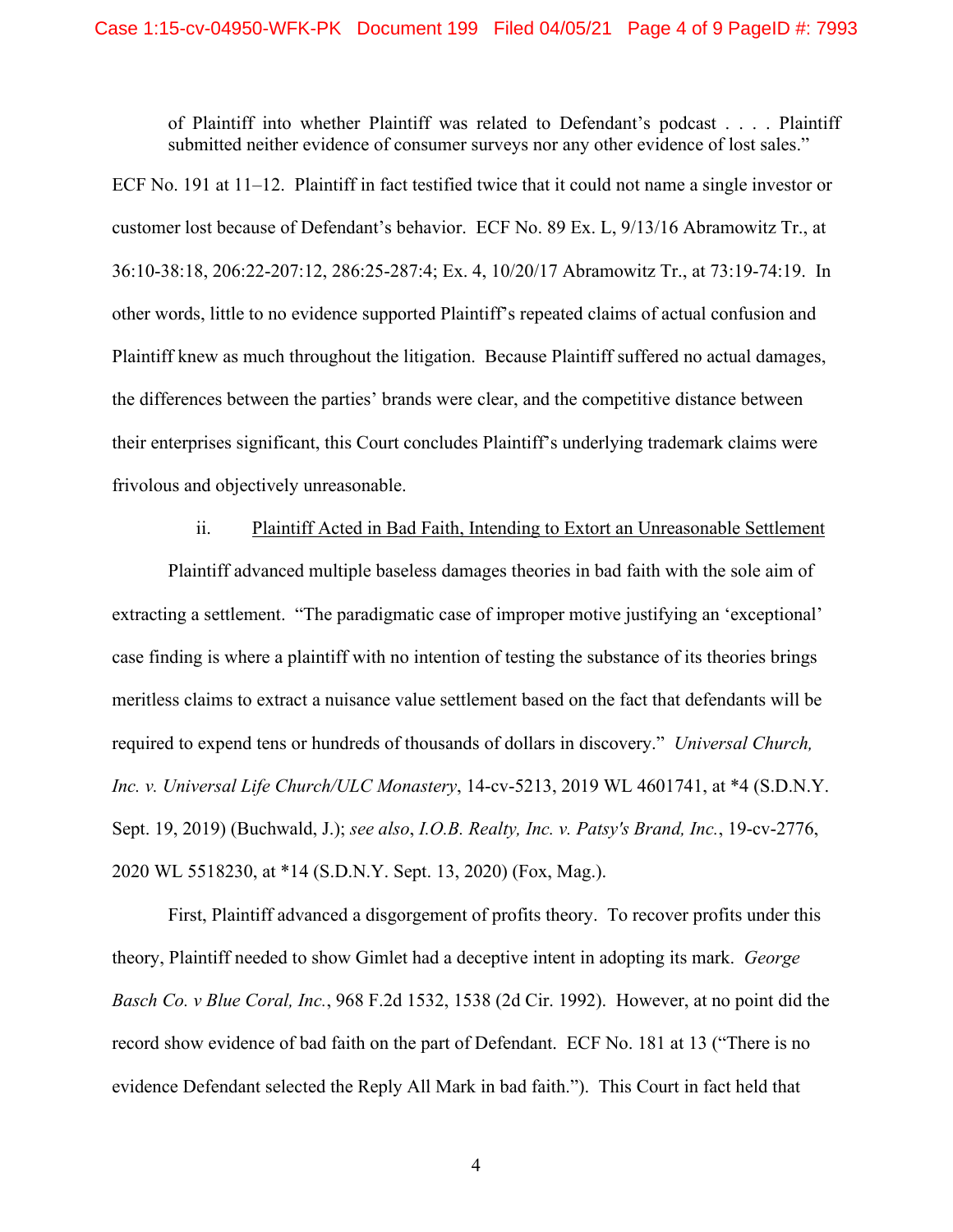Gimlet, "could not have adopted the mark with the intention of capitalizing on Plaintiff's reputation or goodwill because [Gimlet] did not know Plaintiff existed at the time it selected the mark" and because Gimlet's "actions in engaging in negotiations, seeking the advice of counsel, and successfully registering its mark with the UPSTO are strong indica of good faith . . . ." *Id.*  Plaintiff was aware of these facts even before trial begin, *see, e.g.*, ECF No. 157, Ex. AH, Certified Tr. of Audio Recording of Parties' Negotiations, at 16:19-17:18, yet insisted on pressing a disgorgement of profits theory with no chance of success.

Second, Plaintiff sought to recover reasonable royalty damages. As with disgorgement of profits, reasonable royalty damages require deceptive intent. *See Life Indus. Corp. v. Ocean Bio-Chem Inc.*, 827 F. Supp. 926, 932 (E.D.N.Y. 1993) (Wexler, J.) ("Before a plaintiff is entitled to actual damages, he must prove either (1) 'actual consumer confusion or deception resulting from the violation,' or (2) 'that the defendant's actions were intentionally deceptive thus giving rise to a rebuttable presumption of consumer confusion.'") (internal citations omitted). But, as explained above, there was no indica of bad faith or deceptive intent at any time before or during the litigation. Additionally, reasonable royalty damages require a pre-existing licensing agreement. *See Apollo Theater Found., Inc. v. W. Int'l Syndication*, 2-cv-10037, 2005 WL 1041141, at \* 13 (S.D.N.Y. May 5, 2005) (Cote, J.) ("Use of a royalty theory of recovery is generally limited to situations where the parties have had a trademark licensing relationship that facilitates computation of the reasonable royalty damages."). However, there was no such agreement in this case; Defendant pointed this out Plaintiff on at least two occasions. ECF No. 89, 39–40, ECF No. 157, 27–33. Again, Plaintiff had no chance of recovery on a reasonable royalty damages theory.

5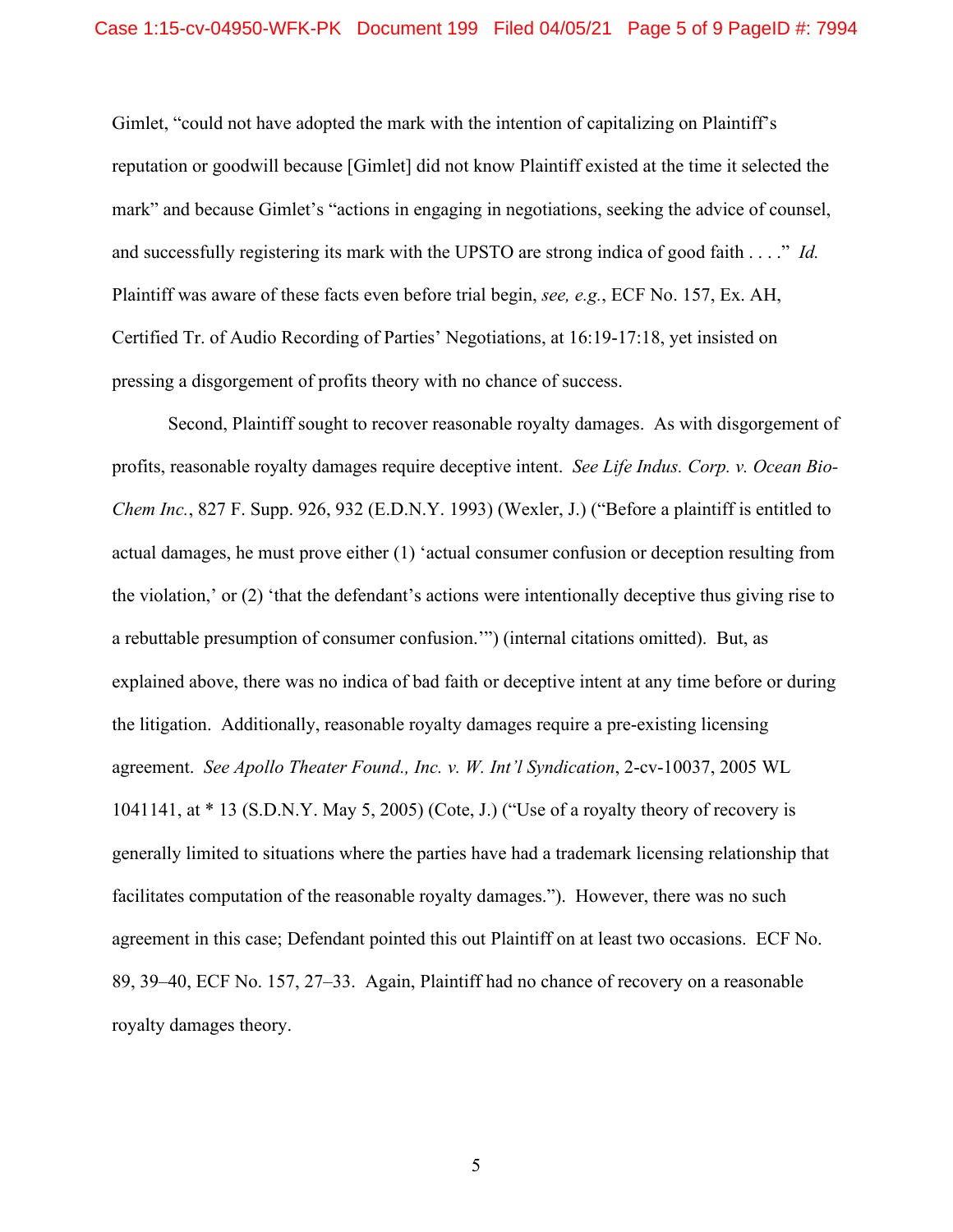Even so, Plaintiff's expert offered various royalty rate opinions, none of which were tethered to reality and all of which were intended to pressure Defendant into settlement. In one instance, Plaintiff's expert calculated damages by taking a percentage of revenues—as opposed to profits—thereby inflating proposed damages, *see* ECF No. 157-1 at 4, 29–31. Later on summary judgment, Plaintiff advanced theories that its own expert conceded had no support in the case law. ECF No. 157, Ex. AO, 9/20/19 Edelman Tr., at 92:2-8. Also on summary judgment, Plaintiff advanced the argument that "Reply All will present evidence at trial, including through expert testimony, that the damages are in the range of \$60 million." ECF No. 156 at 2. But again, this sum was unsupported by their expert's testimony, was not disclosed in discovery, and was not part of the Proposed Joint Pretrial Order. *See* ECF No. 92, Ex. 18, 1/13/17 Edelman Rpt.; *see also* ECF No. 157, Ex. AL, 8/12/19 Edelman Supp. Rpt.; ECF 175 at 13–16. Considering Plaintiff at one point offered to license their trademark for \$1.00 per year, *see* ECF No. 157, Ex. AH, Certified Tr. of Audio Recording of Parties' Negotiations (Dec. 2, 2014), these increasingly tortured attempts to create a viable damages theory indicate bad faith and extortionary motives.

#### iii. Need to advance considerations of compensation and deterrence

Finally, an award of reasonable attorneys' fees and costs is necessary to compensate Gimlet Media for the resources expended in defending this action and to deter Plaintiff and others from pursuing similarly frivolous claims going forward. *Beijing Daddy's Choice Sci. & Tech. Co. v. Pinduoduo Inc.*, 18-CV-6504, 2020 WL 729518, at \*3–5 (S.D.N.Y. Feb. 13, 2020) (Buchwald, J.); *see Manhattan Review, LLC v. Yun*, 16-cv-0102, 2017 WL 11455317, at \*7 (Sept. 21, 2017) (Kaplan, J.) (noting that even where "the merits of the . . . Lanham Act claims have not been addressed . . . the goals of compensation and deterrence are furthered by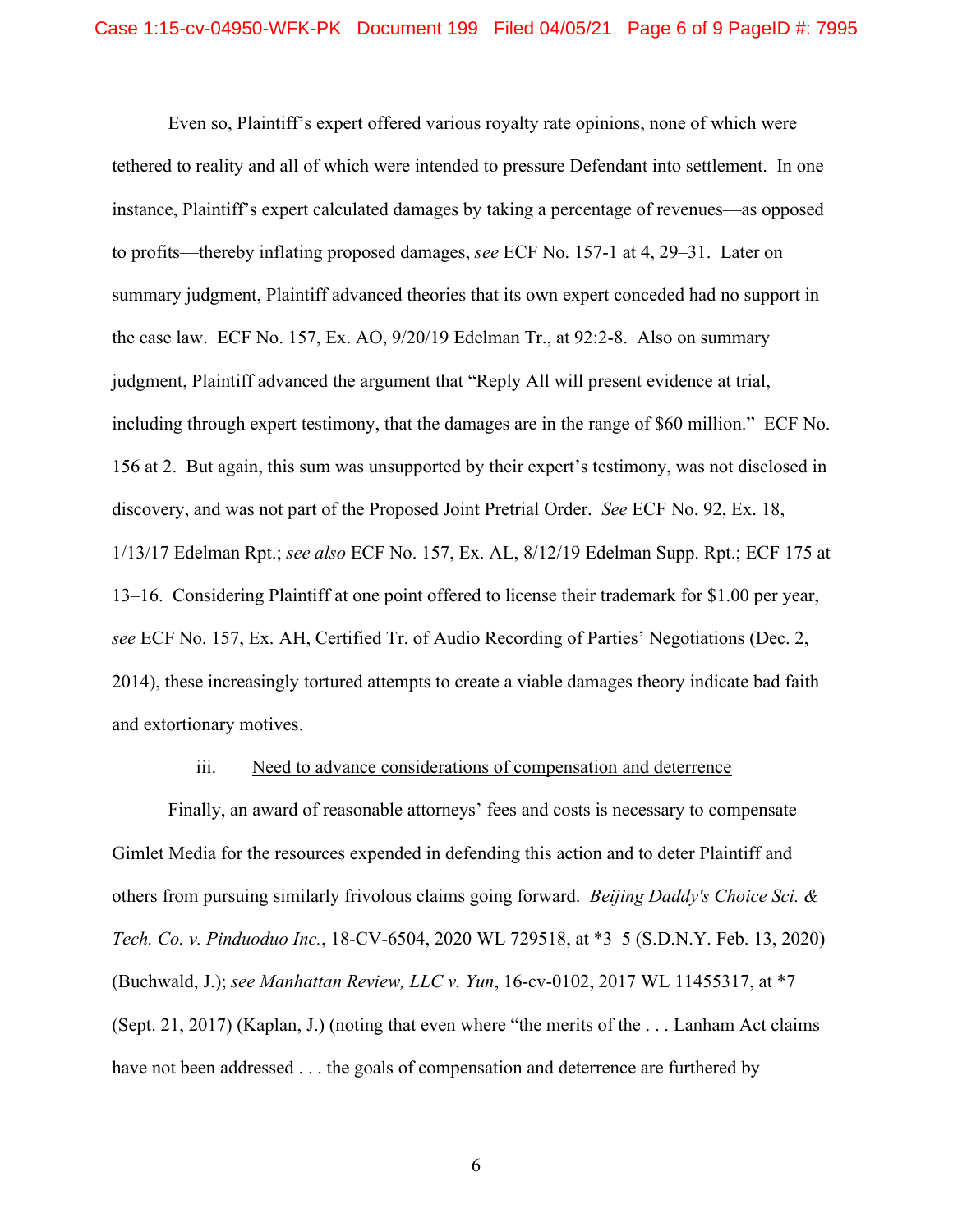compensating the defendants for litigating against claims that should not have been brought in the first place"). Here there is ample evidence that Plaintiff brought an objectively unreasonable action in bad faith. *Cf. Universal Church*, 2019 WL 4601741, at \*4 (finding that the defendants did not establish a need to deter plaintiff where, *inter alia*, they failed either to show that the plaintiff brought the action to extort a settlement from the defendants, or to "identif[y] a broader pattern of plaintiff's conduct that th[e] Court should discourage"). Defendant has shown that Plaintiff used unreasonable litigation tactics that needlessly expanded the proceedings, *supra* §§ I.i, I.ii. Accordingly, Defendant has established that this is an exceptional case warranting the Court's exercise of discretion to award attorneys' fees under Section 35(a) of the Lanham Act.

## **II. Attorney's Fees Due to Vexatious Litigation under 28 U.S.C. § 1927**

Defendant maintains Plaintiff's counsel should be personally liable for attorneys' fees because they vexatiously multiplied the proceedings. Def. Mem. at 22. "Any attorney . . . who so multiplies the proceedings in any case unreasonably and vexatiously may be required by the court to satisfy personally the excess costs, expenses, and attorneys' fees reasonably incurred because of such conduct." 28 U.S.C.A. § 1927. This statute "imposes an obligation on attorneys throughout the entire litigation to avoid dilatory tactics," and provides courts with a cudgel to use, in their discretion, "to deter unnecessary delays in litigation." *United States v. Int'l Bhd. of Teamsters, Chauffeurs, Warehousemen & Helpers of Am., AFL-CIO*, 948 F.2d 1338, 1345 (2d Cir. 1991) (quoting H.R. Conf. Rep. No. 1234, 96th Cong., 2d Sess. 8). To award attorney's fees against an attorney under § 1927, "a court must find clear evidence that (1) the offending party's claims were entirely without color, and (2) the claims were brought in bad faith—that is, motivated by improper purposes such as harassment or delay." *Kim v. Kimm*, 884 F.3d 98, 106 (2d Cir. 2018) (internal quotation marks omitted) (quoting *Eisemann v. Greene*, 204 F.3d 393,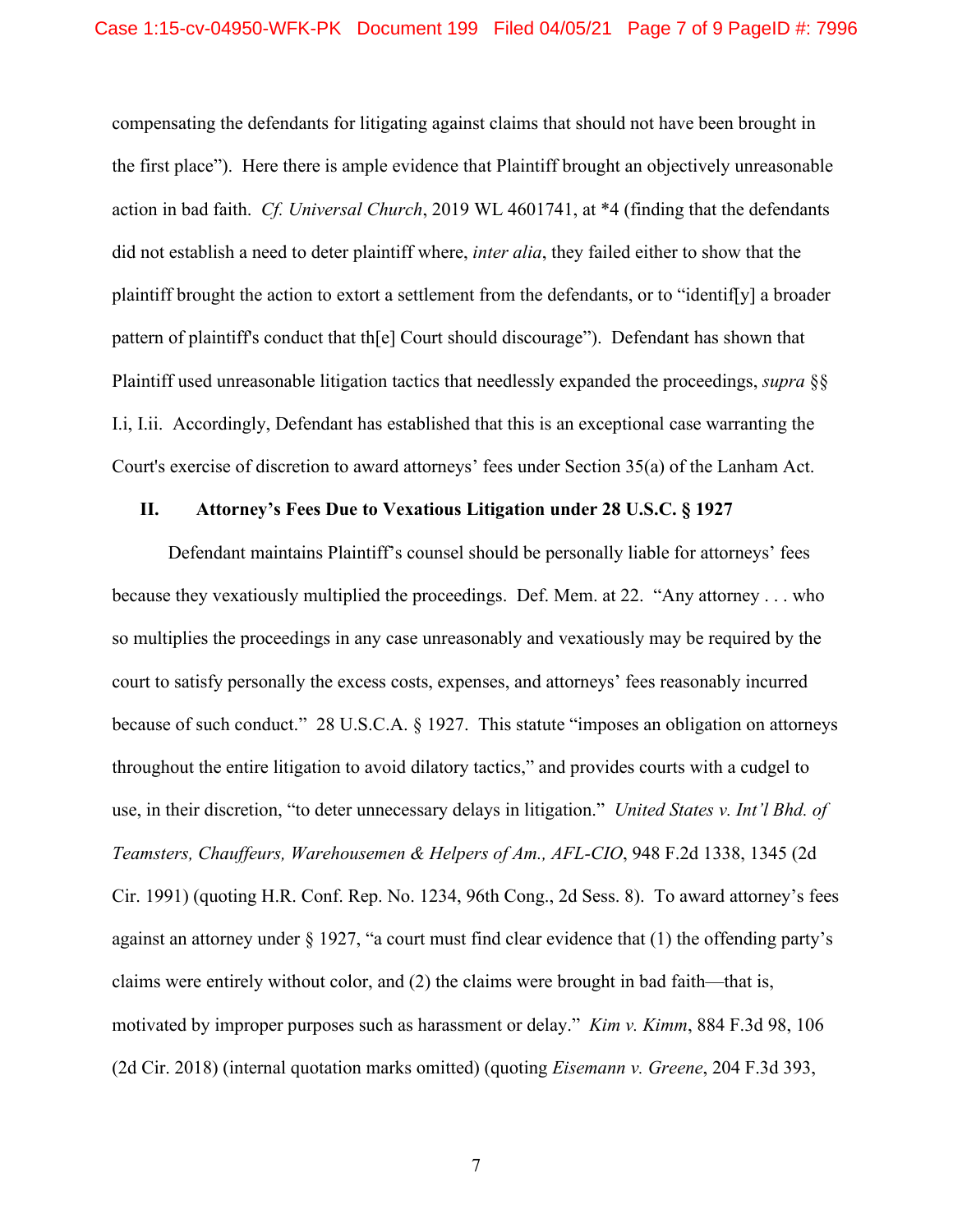396 (2d Cir. 2000)). "A court may infer bad faith when a party undertakes frivolous actions that are completely without merit." *Huebner v. Midland Credit Mgmt., Inc.*, 897 F.3d 42, 55 (2d Cir. 2018) (internal quotations and citations omitted).

For similar reasons as noted above, the Court finds that Plaintiff's counsel proceeded in bad faith by bringing objectively unreasonable and frivolous claims, *supra* § I.i, and by attempting to extort a nuisance settlement from Defendant by advancing unsubstantiated and legally incognizable damages theories, *supra* § I.ii. These actions unduly multiplied the proceedings and forced Gimlet to expend significant resources, for example, by: hiring its own damages experts to rebut Plaintiff's baseless claims, *see, e.g.*, ECF No. 95, Ex. WW, 3/15/17 Weir Rpt.; Ex. 8, 9/13/19 Weir Rpt., filing two summary judgment motions regarding damages, *see* ECF Nos. 89, 157, filing a *Daubert* motion to preclude the testimony of Plaintiff's expert relating to the reasonable royalties, ECF No 157 at 29–33, and filing a motion in *limine* to exclude damage contentions and related evidence not disclosed during discovery or the Pretrial Order, ECF No 175 at 13–15. Even though these tactics did not upset the proceedings before the Court—as summary judgment was granted in favor of Defendant—attorney's fees are nevertheless proper because Counsel knew of their claim's futility yet continued to impose costs on Defendant under increasingly fanciful legal theories. *See Enmon v. Prospect Capital Corp*., 675 F. 3d 138, 145 (2d Cir. 2012) (noting attorneys' fees under § 1927 "may be warranted even where bad-faith conduct does not disrupt the litigation"). Accordingly, the Court finds that Defendant is owed attorney's fees from Plaintiff's counsel for vexatious litigation under 28 U.S.C. § 1927.

## **CONCLUSION**